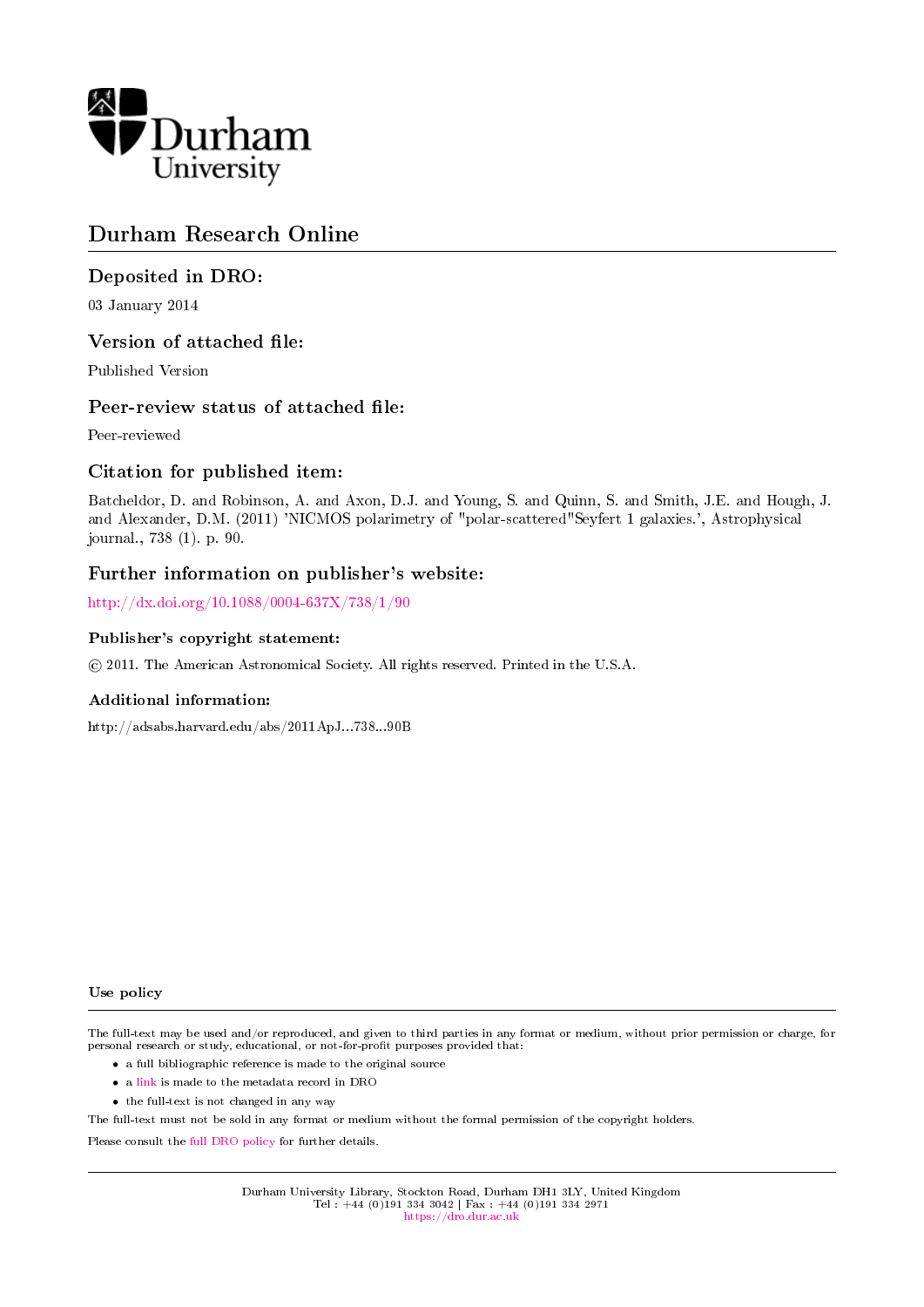### NICMOS POLARIMETRY OF "POLAR-SCATTERED" SEYFERT 1 GALAXIES<sup>∗</sup>

D. BATCHELDOR<sup>1,2</sup>, A. ROBINSON<sup>3,4</sup>, D. J. Axon<sup>3,4,5</sup>, S. YOUNG<sup>3,4</sup>, S. QUINN<sup>3</sup>, J. E. SMITH<sup>6</sup>, J. HOUGH<sup>4</sup>, AND D. M. ALEXANDER<sup>7</sup>

Department of Physics and Space Sciences, Florida Institute of Technology, 150 W. University Blvd, Melbourne, FL 32901, USA; [dbatcheldor@fit.edu](mailto:dbatcheldor@fit.edu)<br><sup>2</sup> Center for Imaging Science, Rochester Institute of Technology, 54 Lomb Me

<sup>4</sup> Centre for Astrophysics Research, Science & Technology Research Institute, University of Hertfordshire, Hatfield AL10 9AB, UK <sup>5</sup> School of Mathematical & Physical Sciences, University of Sussex, Falmer, Brighton BN2

*Received 2010 October 7; accepted 2011 June 22; published 2011 August 16*

#### ABSTRACT

The nuclei of Seyfert 1 galaxies exhibit a range of optical polarization characteristics that can be understood in terms of two scattering regions producing orthogonal polarizations: an extended polar scattering region (PSR) and a compact equatorial scattering region (ESR), located within the circum-nuclear torus. Here we present NICMOS 2.0*μ*m imaging polarimetry of six "polar-scattered" Seyfert 1 (S1) galaxies, in which the PSR dominates the optical polarization. The unresolved nucleus (*<*0*.* 58) is significantly polarized in only three objects, but five of the six exhibit polarization in a 0.<sup>*r*38–1.<sup>*r*</sup>. S circum-nuclear annulus. In Fairall 51 and ESO 323-G077, the polarization</sup> position angle at  $2 \mu m (\theta_{2\mu m})$  is consistent with the average for the optical spectrum( $\theta_v$ ), implying that the nuclear polarization is dominated by polar scattering at both wavelengths. The same is probably true for NGC 3227. In both NGC 4593 and Mrk 766, there is a large difference between  $\theta_{2\mu m}$  and  $\theta_v$  off-nucleus, where polar scattering is expected to dominate. This may be due to contamination by interstellar polarization in NGC 4593, but there is no clear explanation in the case of the strongly polarized Mrk 766. Lastly, in Mrk 1239, a large change ( $\approx 60°$ ) in  $\theta_{2\mu m}$ between the nucleus and the annulus indicates that the unresolved nucleus and its immediate surroundings have different polarization states at  $2 \mu m$ , which we attribute to the ESR and PSR, respectively. A further implication is that the source of the *scattered*  $2 \mu m$  emission in the unresolved nucleus is the accretion disk, rather than torus hot dust emission.

*Key words:* galaxies: nuclei – galaxies: Seyfert – infrared: galaxies – polarization – scattering – techniques: polarimetric

*Online-only material:* color figure

#### 1. INTRODUCTION

In the unified model for Seyfert galaxies (Antonucci [1993;](#page-9-0) Urry & Padovani [1995\)](#page-9-0), Seyfert Type 1 (S1) and Type 2 (S2) nuclei are intrinsically the same type of object viewed at different orientations. In the S2's, our direct line of sight to the nuclear continuum source and broad-line region (BLR) is blocked by a clumpy toroidal region of dusty molecular gas clouds, on scales of possibly just a few parsecs (Jaffe et al. [2004;](#page-9-0) Tristram et al. [2007\)](#page-9-0). Spectropolarimetry played a pivotal role in establishing this picture through the detection of polarized broad lines. These features, attributed to scattering of broadline emission above the poles of the torus (e.g., Antonucci  $\&$ Miller [1985\)](#page-9-0), reveal the presence of an otherwise obscured BLR in many S2's. The search for polarized broad lines has motivated many subsequent spectropolarimetric studies of S2's (Tran et al. [1992;](#page-9-0) Young et al. [1996;](#page-9-0) Tran [2001\)](#page-9-0). The optical polarization position angle  $(P.A.; \theta_v)$  in S2's is usually oriented perpendicular to the projected radio source axis and hence the axis of the obscuring toroidal region (Antonucci [1983;](#page-9-0) Brindle et al. [1990\)](#page-9-0). This is consistent with the simple polar scattering envisaged in the unified model, because scattered light is polarized perpendicular to the scattering plane that contains the incident rays.

In contrast,  $\theta_v$  is parallel to the radio source axis in the majority of S1's (Antonucci [1983;](#page-9-0) Smith et al. [2002\)](#page-9-0). This implies scattering in a plane perpendicular to the system principal axis, which in turn indicates a second scattering region that is present in S1's but not observed in S2's. Spectropolarimetric studies have shown that S1's often exhibit distinctive structure in both  $\theta_v$  and the percentage of optical polarization ( $p_v$ ) across the broad H*α* emission-line profile (Goodrich & Miller [1994;](#page-9-0) Martel [1996,](#page-9-0) [1998;](#page-9-0) Young et al. [1999;](#page-9-0) Smith et al. [2002\)](#page-9-0). Such features are naturally produced if the line emission originates in a rotating disk (presumably the outer regions of the accretion disk itself) and is scattered in a compact region that is coplanar with the disk, and closely surrounds the BLR (Smith et al. [2005\)](#page-9-0). This equatorial scattering region (ESR) is thus obscured by the torus in S2's and has the correct geometry to account for the observed alignment of  $\theta$ <sub>*v*</sub> with the radio position angle (RPA) in S1's.

However, it is also evident that S1's as a class exhibit a much wider range of optical polarization properties than S2's (Smith et al. [2002,](#page-9-0) [2004\)](#page-9-0). In addition to the equatorially scattered objects, about 20% exhibit null polarization, while ∼25% show characteristics of S2-like polar scattering. This diversity in the optical polarization properties of Seyfert nuclei can be understood if *both* polar and ESRs are present in all Seyferts. The form of the observed polarization is then determined largely by the inclination of the torus axis to the line of sight (Smith

<sup>∗</sup> Based on observations made with the NASA*/*ESA *Hubble Space Telescope* obtained at the Space Telescope Science Institute, which is operated by the Association of Universities for Research in Astronomy, Inc., under NASA contract NAS 5-26555. These observations are associated with program 10160.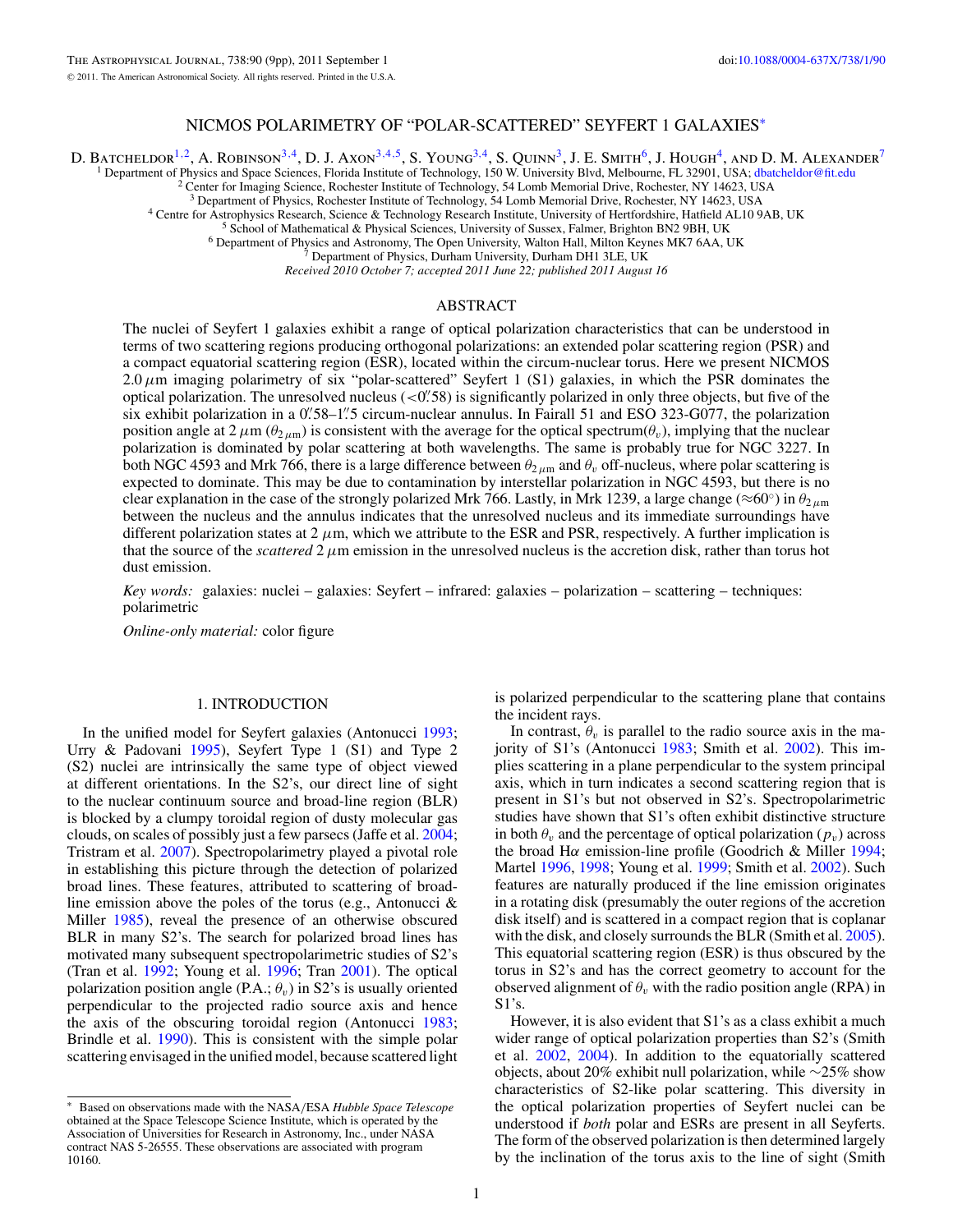<span id="page-2-0"></span>

Figure 1. Refined AGN model of Smith et al. [\(2004\)](#page-9-0) showing the twocomponent scattering geometry proposed to explain the optical polarization characteristics of Seyfert nuclei. The ESR is modeled as a flared disk that closely surrounds the accretion disk. The PSR is modeled as a truncated cone aligned with the axis of the circum-nuclear torus. The two regions produce orthogonal polarization. We assume that the symmetry axes of the emission disk, both the scattering regions, and the torus are co-aligned and define the principal axis of the system. The observed optical polarization depends on orientation: if the line of sight lies in region 1, we would see a null-polarization S1, in region 2 an equatorially scattered S1, in region 3 a polar-scattered S1, and in region 4 an S2.

et al. [2004\)](#page-9-0). See Figure 1 for a schematic representation of this model. As inclination increases from pole-on to edge-on we first see null polarization S1's, then S1's dominated by equatorial scattering (where  $\theta_v$  is aligned with the radio source axis). With a further increase in inclination we see polar-scattered S1's (with  $\theta_v$  perpendicular to the radio axis), and finally S2's, like NGC 1068, that exhibit polarized broad lines due to polar scattering.

In this model, therefore, the polar-scattered S1's occupy an orientation regime intermediate between unobscured S1's and totally obscured S2's. The direct line of sight to the nucleus passes through the torus at high latitudes and is subject to a modest amount of extinction ( $A_v \sim 1-4$  mag). The resulting attenuation of light from the ESR (within the torus) allows the orthogonally polarized flux from the extended polar scattering region (PSR; outside the torus) to dominate the net polarization. In the context of recent clumpy torus models (Nenkova et al. [2002,](#page-9-0) [2008a,](#page-9-0) [2008b;](#page-9-0) Hönig et al. [2006\)](#page-9-0), an S2 or a polarscattered S1 will be observed depending on whether or not the line of sight is intercepted by one or more dense clouds, with the probability of this occurring being a decreasing function of inclination. Unlike in S2's, however, the relatively modest lineof-sight extinction in polar-scattered S1's does not suppress the direct emission from the BLR.

This simple model can in principle be tested by obtaining polarimetry observations at longer wavelengths. For example, at 2.0  $\mu$ m extinction along direct lines of sight to the nucleus will be a factor of 10 less than at *V*, suggesting that it may be possible to detect the polarization signature of the ESR at NIR wavelengths, even though polar scattering dominates at optical wavelengths. Since the scattering geometry dictates that the polarization produced by the ESR must be orthogonal to that produced by the PSR, the presence of equatorial scattering is easily confirmed by comparing the polarization P.A. at 2.0 *μ*m

 $(\theta_{2\mu m})$  with that measured in the optical  $(\theta_v)$ . Furthermore, the compact ESR will only contribute to the polarization of the unresolved nucleus, whereas the more extended PSR would be expected to dominate any off-nucleus polarization.

Here we present NICMOS 2.0 *μ*m imaging polarimetry observations of six polar-scattered S1's, obtained for this purpose. The high spatial resolution of *Hubble Space Telescope* (*HST*)*/* NICMOS  $(0\rlap{.}^{\prime\prime}\mathstrut 2)$  is desirable as it minimizes cancellation between the two orthogonal polarization states and may perhaps even resolve the two scattering regions.

The paper is organized as follows. In Section 2, we outline the sample selection and describe our observations and data reduction. Our approach to the polarimetric analysis of the data is described in Section [3](#page-3-0) and the results are presented in Section [4.](#page-4-0) We discuss these results in the context of the two-component scattering model in Section [5](#page-6-0) and present our conclusions in Section [6.](#page-8-0)

#### 2. OBSERVATIONS AND DATA REDUCTION

The six S1's selected for this study were drawn from the list identified by Smith et al. [\(2004\)](#page-9-0) as showing clear spectropolarimetric signatures of polar scattering. In general, polar-scattered S1's are characterized by a systematic increase in the degree of polarization over the optical spectrum, while the polarization P.A. is approximately constant, without the large excursions over the broad Balmer lines that are commonly seen in equatorially scattered S1's. For the objects studied here, the range in *p<sub>v</sub>* over the wavelength range ~4500–7100 Å and the value of  $\theta_v$ , averaged over the same range, are listed for each object in Table [1,](#page-3-0) along with several other properties of interest.

The observations were designed to mitigate or facilitate removal of several known NICMOS camera 2 (NIC2) defects such as residual bad pixels, latent image persistence, and the inter-pixel response functions (IPRFs). A three-point spiral dither pattern, with a point spacing of 3*.* 0 (40 pixels), was executed a total of four times through each polarizer using an exposure time of 10 s (a total of 12 pointings per polarizer). The patterns were offset from each other by 5*.* 0. These observations sample the nucleus of each target and minimize the possibility of persistence, thoroughly sample the IPRF, and allow the detection of residual bad pixels. To sample the background, 10 s images were taken through each polarizer after a 60*.* 0 offset. To check for latent image persistence, we performed aperture photometry on individual reads in the multiaccum images. Curves of growth (count rate versus time) were constructed and found to be linear over the entire exposure. In addition, the residuals between image sections both before and after illumination by the bright point sources were checked, and found to be consistent with the generic noise characteristics of NIC2. Therefore, we find no evidence of the latent images expected to result from persistence.

All data were first passed through the calnica pipeline with all calibration switches turned on. Accurate polarimetric analysis requires that each individual pointing be treated separately. Therefore these data were not processed through the calnicb pipeline. The sky images were used to subtract the background and residual dark current. As the dithered exposures have not been processed as an association (calnicb), they still suffered from residual bad pixels and "grot," i.e., pixels with reduced throughput due to particulate contamination on the detector. In these cases we used the data quality image extensions, and the default "mask-file" to create a bad pixel mask that was a combination of hot and cold pixels, and pixels affected by grot. These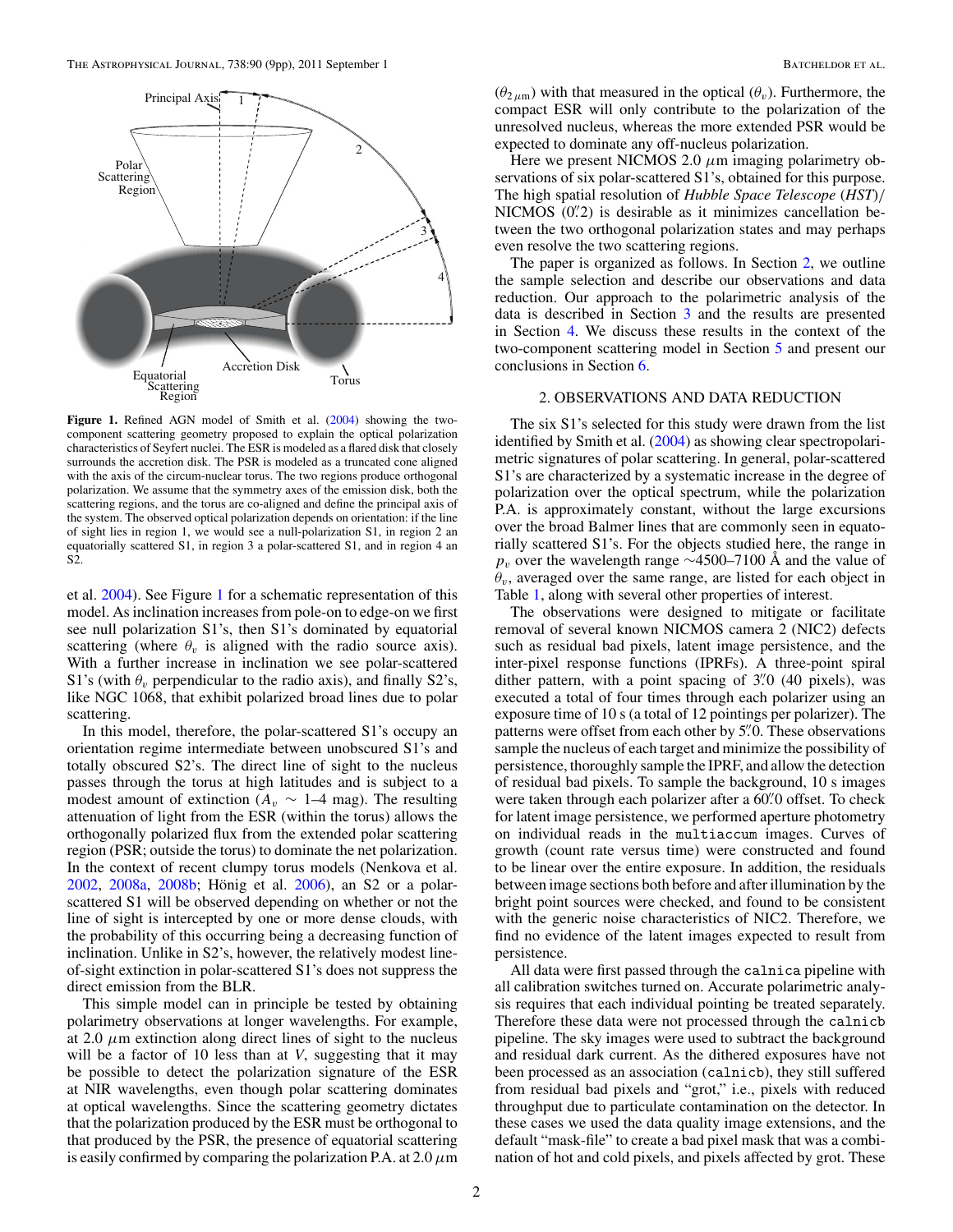<span id="page-3-0"></span>

| Sample of Polar-scattered Seyfert 1 Galaxies |                            |                        |           |                  |              |                          |                          |       |
|----------------------------------------------|----------------------------|------------------------|-----------|------------------|--------------|--------------------------|--------------------------|-------|
| Target                                       | Type                       | $v_r$<br>$(km s^{-1})$ | Φ<br>(pc) | $H\alpha/H\beta$ | $p_v$<br>(%) | $\theta_v$<br>$(^\circ)$ | <b>RPA</b><br>$(^\circ)$ | Refs. |
| Fairall 51                                   | SB(rs)b Sy1                | 4114                   | 55        | $5.1 \pm 0.6$    | $3.9 - 7.0$  | 140                      | $\cdot$                  |       |
| NGC 4593                                     | SB(rs)b Sy1                | 2830                   | 38        | $3.5 \pm 0.2$    | $0.1 - 0.6$  | 145                      | $\cdots$                 |       |
| NGC 3227                                     | $SAB(s)$ pec $Syl.5$       | 1352                   | 18        | $4.3 \pm 0.5$    | $0.6 - 1.6$  | 125                      | 170                      | 1,2   |
| Mrk 766                                      | SB(s)a: Sy1.5              | 4104                   | 55        | $6.1 \pm 0.6$    | $2.3 - 3.9$  | 90                       | 27                       | 3.4   |
| Mrk 1239                                     | $E-S0 Sv1.5$               | 5941                   | 79        | $4.7 \pm 0.8$    | $4.3 - 6.4$  | 129                      | $\cdot$ $\cdot$ $\cdot$  |       |
| ESO 323-G077                                 | $SB(1)0^{\circ}0 \, Sv1.2$ | 4417                   | 59        | $5.9 \pm 1.7$    | $2.7 - 4.7$  | 84                       | $\cdots$                 |       |

**Table 1** Sample of Polar-scattered Seyfert 1 Galaxies

Notes. Properties of the optically selected sample of polar-scattered S1's. Types have been taken from NED.<sup>8</sup> Virgo-infall corrected recessional velocities (*vr*) have also been taken from NED and used to calculate the spatial scale of the *HST*+NICMOS diffraction limit (*φ*) at 2.0 *μ*m (0*.* 2) assuming a Hubble constant of 73 km s−<sup>1</sup> Mpc. We have estimated H*α/*H*β* flux ratios from our optical spectropolarimetry of the broad lines (and in the case of ESO 323-G077, from the spectrum published by Schmid et al. [2003\)](#page-9-0). The optical polarimetry covers the wavelength range 4500–7100 Å; the range in percentage polarization (red-to-blue) and the average polarization position angle over this range are listed. The uncertainties on  $\theta_v$  are all  $\leq 1^\circ$ . RPA is the radio position angle. The most up-to-date references for the optical polarimetry (listed first) and radio data (listed second) are (1) Smith et al. [\(2004\)](#page-9-0), (2) Mundell et al. [\(1995\)](#page-9-0), (3) A. Robinson et al. (2011, in preparation), (4) Nagar et al. [\(1999\)](#page-9-0), and (5) Schmid et al. [\(2003\)](#page-9-0).

pixels were then repaired using a two-dimensional interpolation from the surrounding unaffected pixels.

### 3. POLARIMETRIC ANALYSIS

The use of NICMOS as an imaging polarimeter has been discussed previously by several authors (e.g., Hines et al. [2000;](#page-9-0) Batcheldor et al. [2006,](#page-9-0) [2009\)](#page-9-0). Our polarization measurements were made using the procedures and calibrations described in Batcheldor et al. [\(2009\)](#page-9-0). Radial profiles in the Stokes parameters *Q* and *U* were constructed for each individual pointing using the digiphot package within IRAF.<sup>9</sup> The average per-pixel radial profiles were then computed using an iterative 2*σ* clipping procedure. In general, rejected profiles were affected by uncorrectable bad pixels and "grot," and typically amount to 10% of the data for each source. However, in the case of ESO 323-G077 three of the twelve profiles had to be removed. The 1*σ* dispersion around the average for the pointings is used to define the statistical uncertainty at each radial point.

Using the recipe of Sparks & Axon [\(1999\)](#page-9-0), the final Stokes parameter profiles were combined to determine the percentage polarization, P.A., and associated uncertainties as functions of aperture radius. The frame orientations of the observations, which must be subtracted from the calculated polarization P.A. in order to determine  $\theta_{2\mu m}$  in the celestial reference frame, are given in Table 2 (Column 1). We define the unresolved nucleus to be the area enclosed by the second Airy maximum of the *HST*+NICMOS point-spread function (PSF), which corresponds to 7.6 pixels or 0*.* 58. The second column of Table 2 gives the integrated signal-to-noise ratio (S*/*N) within this nuclear aperture for each object. Following Sparks & Axon, we have computed the detectable polarization and its associated uncertainty as a function of S*/*N. The polarization detectable to a given uncertainty is shown for several values of the latter in Figure 2. The limiting polarization detectable at the 3*σ* level for the S*/*N within the nuclear apertures of our objects is listed in the third column of Table 2.

The radial profiles in  $p_{2\mu m}$  and  $\theta_{2\mu m}$  for each member of the sample are presented in Figures [3](#page-4-0) and [4.](#page-4-0) On these diagrams, the



**Figure 2.** Theoretically achievable polarization measurements as a function of S*/*N. The curves correspond to increasing uncertainties in *p* (given in the inset). Derived from Sparks & Axon [\(1999\)](#page-9-0).

(A color version of this figure is available in the online journal.)

**Table 2** Details of the Observations

| Target          | Orientation $(°)$ | S/N |     |  |  |  |
|-----------------|-------------------|-----|-----|--|--|--|
| Fairall 51      | 33.4              | 281 | 1.0 |  |  |  |
| <b>NGC 4593</b> | 67.0              | 193 | 1.4 |  |  |  |
| <b>NGC 3227</b> | 75.6              | 106 | 1.9 |  |  |  |
| Mrk 766         | 82.6              | 57  | 2.7 |  |  |  |
| Mrk 1239        | 53.2              | 422 | 1.0 |  |  |  |
| ESO 323-G077    | 77.0              | 525 | 0.8 |  |  |  |
|                 |                   |     |     |  |  |  |

**Notes.** Frame orientations for the sample (given by the NICMOS "ORIENTAT" header parameter) and the theoretically detectable polarization (*p*) for the measured S*/*N. The S*/*N was determined from an aperture radius of 7.6 pixels  $(0.758)$ , corresponding to the unresolved nucleus. The values of  $p$  are the minimum values for which a  $3\sigma$  detection is possible.

solid bars indicate the statistical uncertainty. We note that the statistical errors are correlated, as  $p_{2\mu m}$  and  $\theta_{2\mu m}$  are determined from radial integrals of the Stokes fluxes. The *p*2*μ*<sup>m</sup> panels also indicate the *upper limit* of 0.6% to the instrumental polarization of NICMOS 2, as determined by Batcheldor et al. [\(2009\)](#page-9-0). The average optical polarization P.A. (Table 1) is shown in

<sup>8</sup> <http://nedwww.ipac.caltech.edu/>

<sup>&</sup>lt;sup>9</sup> IRAF is distributed by the National Optical Astronomy Observatory, which is operated by the Association of Universities for Research in Astronomy, Inc., under cooperative agreement with the National Science Foundation.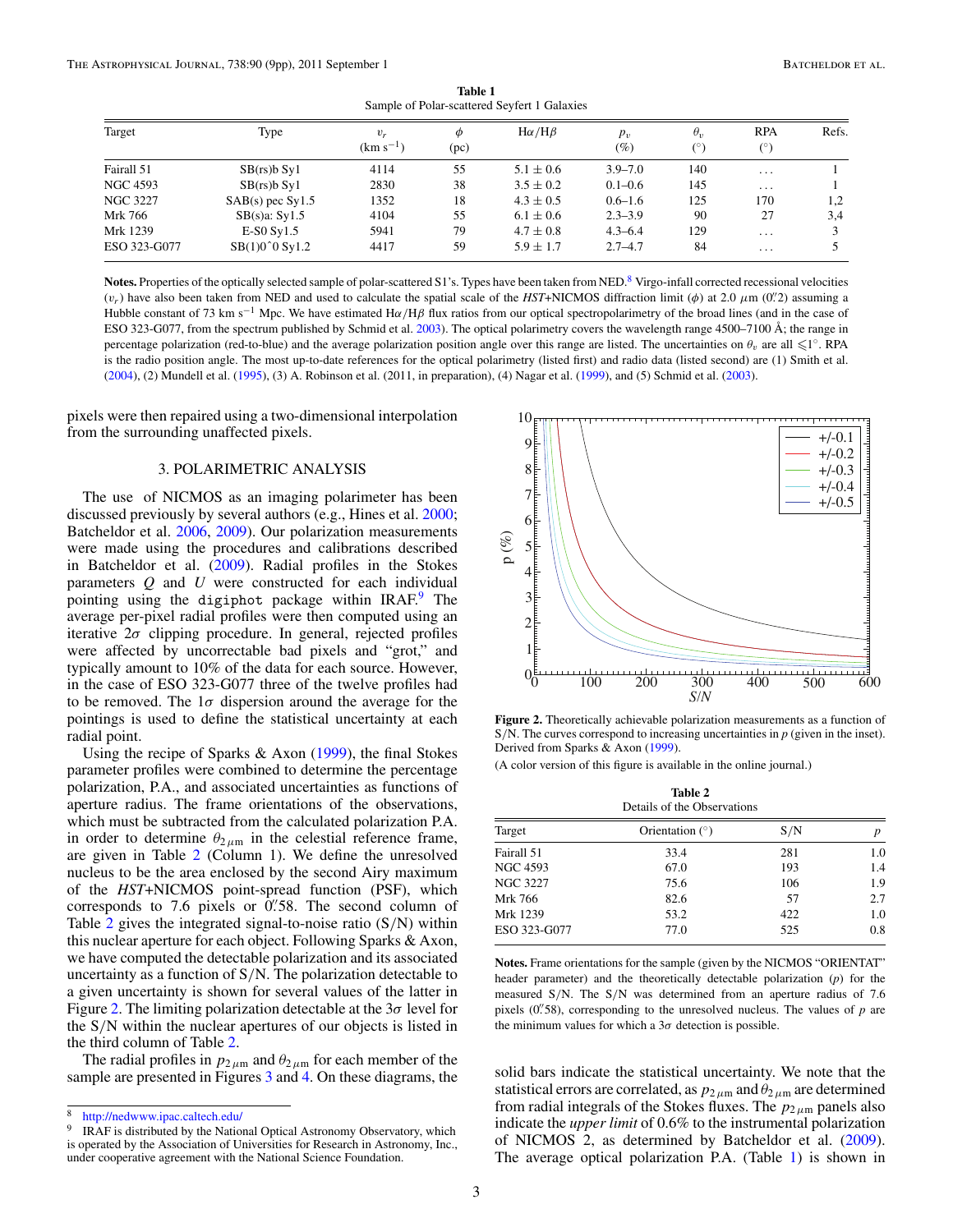<span id="page-4-0"></span>

**Figure 3.** Radial polarization profiles at 2.0 *μ*m, derived from aperture polarimetry, for Fairall 51, NGC 4593, and NGC 3227. At each point, the polarization is determined from the enclosed Stokes fluxes. The error bars show the statistical uncertainties arising from photometric repeatability. The dashed lines show the possible range in values corresponding to the systematic uncertainty on the parallel transmission coefficients. Top row: radial percentage polarizations at 2.0 *μ*m. The solid thick line at  $p_{2\mu m} = 0.6\%$  is the upper limit to the instrumental polarization. Bottom row: 2.0  $\mu$ m position angles. The thick solid lines mark the optical polarization position angles  $(\theta_v)$ .



**Figure 4.** Same as Figure 3 but for Mrk 766, Mrk 1239, and ESO 323-G077.

the  $\theta_{2\mu m}$  panels. The NICMOS polarimetry is also subject to a systematic error, associated with the uncertainties in the parallel transmission coefficients  $t_k$ , which will be the same for all objects. While this can shift the values of both  $p_{2\mu m}$  and  $\theta$ <sub>2</sub> $\mu$ m, the radial trends will not be affected. The dashed lines in Figures 3 and 4 indicate the allowed ranges of these shifts. Table [3](#page-5-0) lists the values  $p_{2\mu m}$  and  $\theta_{2\mu m}$  corresponding to aperture of radii of 0*.* 58 and 1*.* 5.

The radial profiles contain information on the spatial variation of polarization. However, any extended source of polarization will be contaminated by the signal from the unresolved nucleus.

Therefore, we have also used the techniques outlined above to determine the polarization within an annular aperture extending to 1*.* 5, but excluding the inner 0*.* 58 of each target. The resulting values of  $p_{2\mu m}$  and  $\theta_{2\mu m}$  are given in Table [4.](#page-5-0)

### 4. RESULTS

We have detected significant polarization in all six objects, although the radial profiles exhibit diverse behavior. At first sight, the radial profiles derived from aperture polarimetry suggest that in three objects (NGC 3227, Mrk 1239, and ESO 323-G077)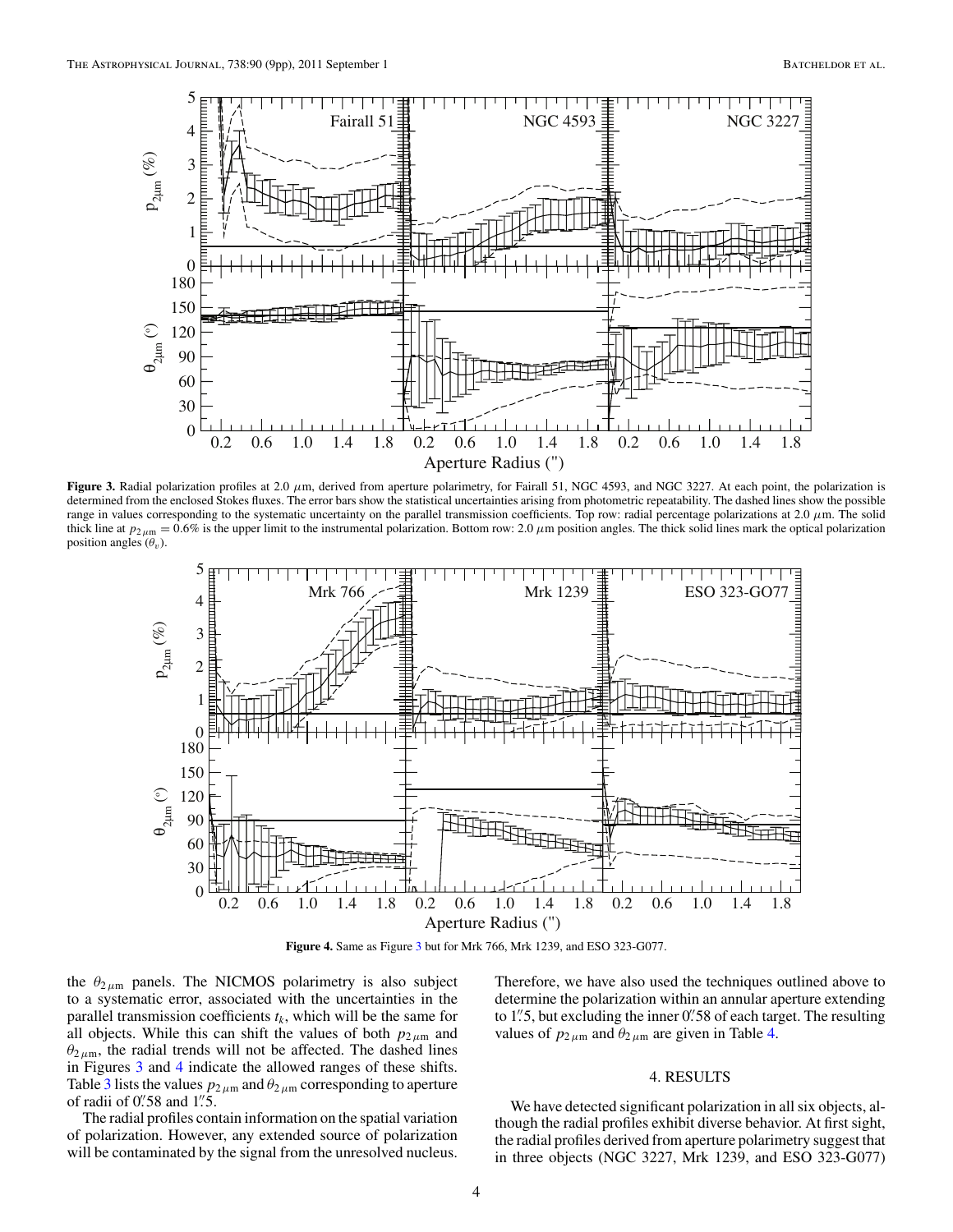<span id="page-5-0"></span>

| The 2.0 $\mu$ m Polarization Properties of the Sample |                                      |                                             |                                           |                                                     |                                                            |                                                         |
|-------------------------------------------------------|--------------------------------------|---------------------------------------------|-------------------------------------------|-----------------------------------------------------|------------------------------------------------------------|---------------------------------------------------------|
| Target                                                | $p_{2\,\mu\mathrm{m}}(\%)$<br>(0.58) | $\theta_{2 \mu m}$ <sup>(°)</sup><br>(0.58) | $\delta\theta$ <sup>(°</sup> )<br>(0.758) | $p_{2\,\mu\mathrm{m}}(\%)$<br>$(1\overset{''}{.}5)$ | $\theta_{2 \mu m}$ <sup>(°)</sup><br>$(1\overset{''}{.}5)$ | $\delta\theta$ <sup>(°</sup> )<br>$(1\overset{''}{.}5)$ |
| Fairall 51                                            | $2.2 \pm 0.4$                        | $139 \pm 8$                                 | $1 \pm 8$                                 | $1.9 \pm 0.4$                                       | $148 \pm 8$                                                | $8 \pm 8$                                               |
| NGC 4593                                              | $0.4 \pm 0.6$                        | $\cdots$                                    | $\cdots$                                  | $1.5 \pm 0.4$                                       | $77 + 6$                                                   | $68 \pm 6$                                              |
| NGC 3227                                              | $0.5 \pm 0.5$                        | $\cdot$ $\cdot$ $\cdot$                     | $\cdots$                                  | $0.7 \pm 0.4$                                       | $102 \pm 20$                                               | $23 \pm 20$                                             |
| Mrk 766                                               | $0.6 \pm 0.7$                        | $\cdots$                                    | $\cdots$                                  | $2.7 \pm 0.6$                                       | $43 \pm 5$                                                 | $47 \pm 5$                                              |
| Mrk 1239                                              | $0.7 \pm 0.4$                        | $83 + 9$                                    | $46 + 9$                                  | $0.9 \pm 0.3$                                       | $63 + 8$                                                   | $66 \pm 8$                                              |
| ESO 323-G077                                          | $1.0 \pm 0.4$                        | $95 \pm 10$                                 | $11 \pm 10$                               | $0.9 \pm 0.3$                                       | $74 + 8$                                                   | $10 \pm 8$                                              |

**Table 3** The 2*.*0*μ*m Polarization Properties of the Sample

**Notes.** Values of  $p_{2\mu m}$  and  $\theta_{2\mu m}$  for the sample. Values of  $\theta_{2\mu m}$  and  $\delta\theta$  are taken from apertures of radius 0. <sup>7</sup>. The mass of 1.<sup>2</sup>. 5 and are given in degrees in the celestial (on sky) reference frame. The values of *δθ* give the differences between the NIR and the average optical polarization position angle (Table [1\)](#page-3-0). No significant polarization was measured within the nuclear apertures of NGC 4593, NGC 3227, and Mrk 766.

 $p_{2\mu m}$  is consistent with the upper bound on the instrumental polarization. However, the measured values of  $\theta_{2\mu m}$  differ significantly from object to object in the instrumental plane, indicating that the measured polarization cannot be solely instrumental in origin in all three objects. Furthermore, Mrk 1239 exhibits polarization significantly higher than the instrumental upper limit in the off-nuclear annulus, as will be discussed in more detail below. Two of our sample, Fairall 51 and Mrk 1239, are also found in NIR polarization study of Brindle et al. [\(1990\)](#page-9-0). For Fairall 51, our results are consistent with Brindle et al.'s *J* & *H* photopolarimetry, which was obtained from a 6*.* 0 aperture. The case of Mrk 1239 is discussed below.

Only one source, Fairall 51, exhibits radial polarization profiles consistent with a point source. Its  $p_{2\mu m}$  and  $\theta_{2\mu m}$ profiles are similar to those presented by Batcheldor et al. [\(2009\)](#page-9-0) for polarized standard stars, which typically have large fluctuations at small radii, due to low S*/*N, but stabilize at constant values of  $p_{2\mu m}$  and  $\theta_{2\mu m}$  beyond the third Airy ring. In addition, no significant polarization was detected in the offnuclear annulus for this object (Table 4). The value of  $\theta_{2\mu m}$ derived from aperture polarimetry is the same, to within  $1\sigma$ , as the average optical polarization P.A. (Tables [1](#page-3-0) and 3).

All five of the remaining objects show evidence for extended sources of polarization. In fact, the unresolved nucleus is not significantly polarized in three of these objects—NGC 4593, NGC 3227, and Mrk 766. In NGC 4593 and Mrk 766, the  $p_{2\mu m}$  profiles show a strong increase with aperture radius once this exceeds 0*.* 58, resulting in significant polarizations of, respectively,  $1.5\% \pm 0.4\%$  and  $2.7\% \pm 0.6\%$  within the 1*.* 5 aperture (Table 3). Both objects also exhibit polarization in the off-nuclear annulus (although only at the  $\approx 2\sigma$  level in NGC 4593). However, in both cases the values of  $\theta_{2\mu m}$ , whether measured from the 1*.* 5 aperture or the annulus, differ widely from the optical polarization P.A. NGC 3227 yields only a marginal ( $\approx$ 2*σ*) detection of  $p_{2\mu m}$  in the 1<sup>*n*</sup>. aperture. However, this object is significantly, albeit weakly, polarized in the offnuclear annulus. The values of  $\theta_{2\mu m}$  measured from the aperture and annulus bracket the average optical value (Tables 3 and 4).

ESO 323-G077 is polarized at the level of  $\approx$ 1% in both the unresolved nucleus (a  $2.5\sigma$  detection) and in the off-nuclear annulus. The values of  $\theta_{2\mu m}$  measured from the two regions are consistent with each other and also with the average optical P.A.

Finally, Mrk 1239 is unique among the objects studied here in that it exhibits strong evidence for a change in polarization state between the nucleus and the surrounding annulus. The unresolved nucleus is weakly polarized; our data yield only a  $\approx$ 2*σ* detection. However, the radial profile in  $p_{2\mu m}$  shows

| <b>Table 4</b>                     |  |
|------------------------------------|--|
| <b>Annular Polarimetry Results</b> |  |

| Target          | $p_a(\%)$     | $\theta_a$ <sup>(°)</sup> | $\delta\theta_{\alpha''\varsigma\varsigma}$ (°) | $\delta\theta_{1}$ // <sub>5</sub> (°) |
|-----------------|---------------|---------------------------|-------------------------------------------------|----------------------------------------|
| Fairall 51      | $0.2 \pm 0.4$ | $\cdot$ $\cdot$ $\cdot$   | .                                               | .                                      |
| <b>NGC 4593</b> | $0.5 \pm 0.3$ | $41 \pm 9$                | .                                               | $36 \pm 15$                            |
| <b>NGC 3227</b> | $0.4 \pm 0.1$ | $166 + 7$                 | $\cdots$                                        | $44 + 27$                              |
| Mrk 766         | $1.6 \pm 0.4$ | $24 + 9$                  | .                                               | $19 + 14$                              |
| Mrk 1239        | $1.5 \pm 0.2$ | $144 \pm 6$               | $61 + 15$                                       | $81 \pm 14$                            |
| ESO 323-G077    | $0.9 \pm 0.2$ | $83 + 8$                  | $12 + 18$                                       | $9 + 16$                               |

**Notes.** Percentage polarization ( $p_a$ ) and polarization position angle  $\theta_a$  at 2  $\mu$ m for a circum-nuclear annulus extending from 0*.* 58 to 1*.* 5. The last two columns give the difference in  $\theta_{2\mu m}$  between the annular value ( $\theta_a$ ) and the aperture values for radii of 0.<sup>*'*</sup> 58 and 1<sup>*''*</sup> 5, respectively.

evidence for a systematic increase to  $\approx$ 1% beyond 1.4.  $\theta_{2,\mu}$ m also varies systematically with radius, decreasing from  $\approx 80^\circ$  in the unresolved nucleus to  $\approx 60^\circ$  for radii  $\gtrsim 1.75$ . The orientation of the polarization vector at 2  $\mu$ m therefore differs by  $\approx$ 50<sup>°</sup>–70<sup>°</sup> from the average optical value.

In the 0''.58–1''.5 annulus, however, the polarization is significantly higher, at  $1.5\% \pm 0.2\%$ , than in the nucleus and also quite closely aligned (within  $15°$ ) with the average optical polarization (Tables [1](#page-3-0) and 4). Mrk 1239 is the only object in the sample, for which the annular polarization has a P.A. significantly different to those measured in either the 0*.* 58 or 1*.* 5 apertures (Table 4). Perhaps more significant is the comparison with ESO 323-G077, which is the only other object in which we have detected polarization in *both* the unresolved nucleus and the annulus. In this object, the  $2 \mu m$  polarization in both regions has the same P.A. as the optical spectrum. In Mrk 1239, on the other hand, there is a  $\geq 60^\circ$  change in P.A. between the nucleus and the circum-nuclear annulus, with the latter having approximately the same P.A. as measured in the optical.

The systematic change in  $\theta_{2\mu m}$  with increasing aperture radius (Figure [4\)](#page-4-0) can be understood as the result of mixing of the Stokes fluxes from the unresolved nucleus and the surrounding extended source of polarization implied by the annular polarimetry. As the aperture radius increases, and encompasses the PSF, the contribution to the integrated Stokes fluxes from the extended source increases relative to that from the nucleus, causing a gradual change in  $\theta_{2\mu m}$  to angles intermediate between the intrinsic values for the two sources. In fact, in Figure [4,](#page-4-0)  $\theta_{2\mu m}$  changes toward the direction of the supplementary angle of  $\theta_a$ .

Our annular polarization measurements for Mrk 1239 are consistent with the *J* & *H* photopolarimetry of Brindle et al.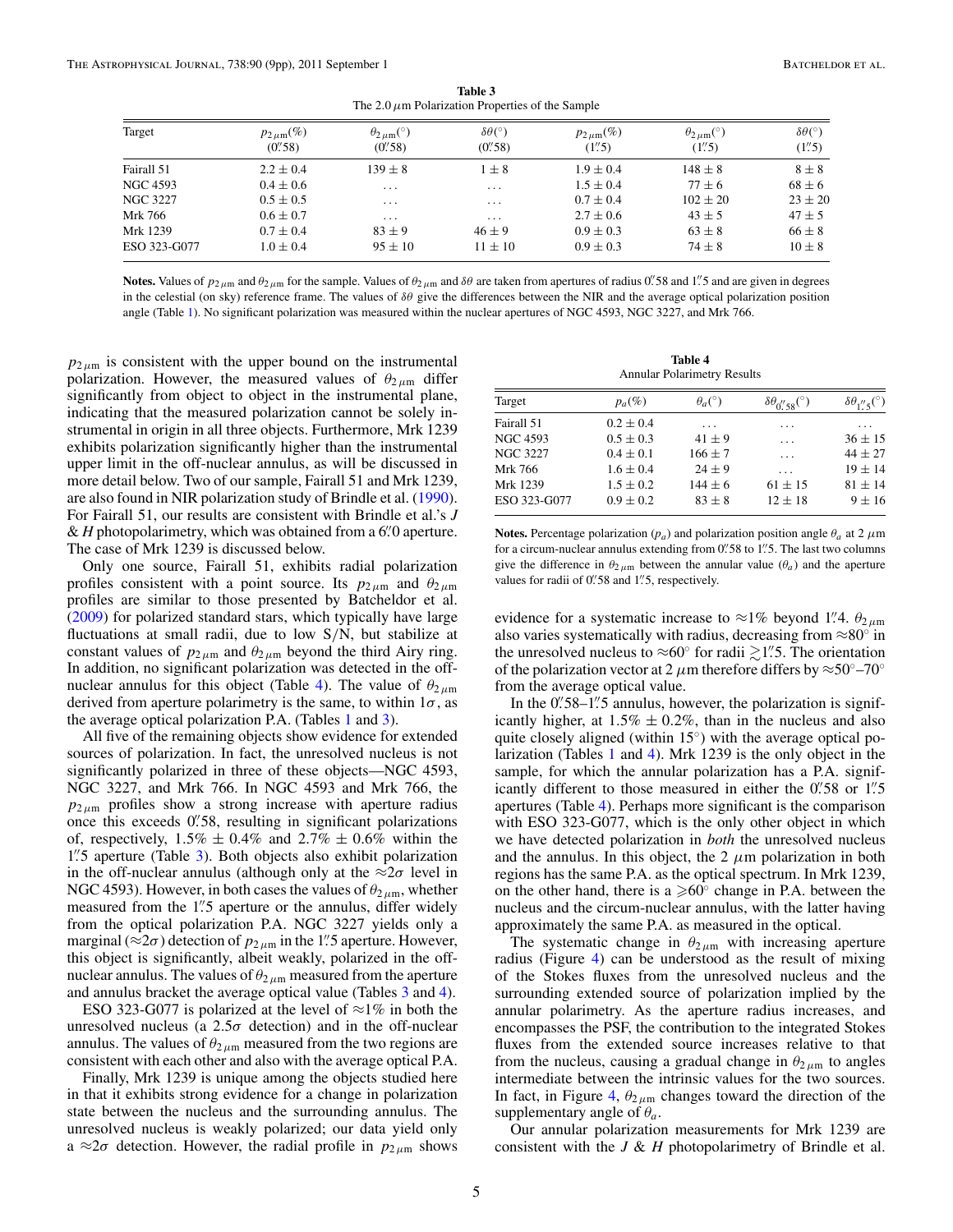<span id="page-6-0"></span>[\(1990\)](#page-9-0). This suggests that the extended source, not the nucleus, dominates the polarization measured within the 6*.* 0 aperture used by these authors.

#### 5. DISCUSSION

#### *5.1. Predictions of the Unified Scattering Model*

The polar-scattered S1's studied here are remarkable in that while their total flux optical spectra are typical of the general population of S1's, their polarization spectra show characteristics similar to those of "hidden broad-line" S2's. As previously outlined, these properties can be understood if polar-scattered S1's occupy an orientation regime (Figure [1\)](#page-2-0) in which the direct line of sight to the nucleus follows a relatively transparent path through the torus, and is thus subject to modest visual extinction ( $A_V \sim 1-4$  mag).

In our NICMOS images, the compact ESR should contribute to the polarization only within the unresolved nucleus, whereas the PSR should dominate off-nucleus, if it is resolved. If the ESR is the dominant source of polarized flux at  $2 \mu m$ , the nuclear point source will have a polarization P.A. perpendicular to that obtained from the optical spectropolarimetry. Conversely, we would expect any circum-nuclear polarized flux to come from the PSR and hence have a polarization vector aligned with that of the optical polarization.

### *5.2. Has the Equatorial Scattering Region Been Detected?*

Our six targets exhibit a range of 2*μ*m polarization properties, indicating that the origin of the NIR polarization is more complex than envisaged in the basic two-component scattering model.

#### *5.2.1. Mrk 1239: Equatorial and Polar Scattering*

This object presents the most compelling case for the detection of an ESR. The simplest interpretation of the annular polarimetry is that the ESR dominates the polarization of the unresolved nucleus, whereas at radii *>*0*.* 6, where the influence of the nuclear PSF is negligible, the polarization is dominated by the PSR. The clear detection of the ESR signature within 0*.* 6 implies that the size of this region is less than ∼200 pc, whereas the annular aperture within which the PSR dominates the measured polarization corresponds to a linear scale ∼200–600 pc. However, it should be noted that the inner radius of the annulus was chosen to exclude the nuclear PSF; there is no reason to believe it represents a physical boundary between the two regions. Indeed, we expect the ESR to be located within the torus, with a size limited by the dust sublimation radius (∼0*.*05 pc for Mrk 1239; see Section [5.3.3\)](#page-7-0). It is also likely that the PSR extends much further inward than 200 pc, but contributes a smaller fraction of the combined Stokes fluxes within the nuclear aperture than the ESR.

Mrk 1239 is a Narrow Line Seyfert 1 galaxy (Goodrich [1989\)](#page-9-0) that has a number of remarkable properties. Its optical polarization is among the highest measured in an S1, and spectropolarimetry shows that the broad Balmer lines are redshifted in polarized flux. This indicates that the polar scattering medium is undergoing outflow in a  $\sim$ 1000 km s<sup>-1</sup> wind (Goodrich [1989;](#page-9-0) A. Robinson et al. 2011, in preparation). It also has an exceptionally steep soft X-ray spectrum, which exhibits warm absorbers (Grupe et al. [2004\)](#page-9-0), and a strong NIR excess peaking at ∼2 *μ*m (Rodríguez-Ardila & Mazzalay  $2006$ ). A comparison of spectral energy distributions leads Rodríguez-Ardila & Mazzalay to

infer that the active galactic nucleus (AGN) in Mrk 1239 is subject to an intrinsic reddening  $E(B − V) = 0.54$ , corresponding to a visual extinction  $A_V \sim 1.7$  mag. This is consistent with the Smith et al. [\(2004\)](#page-9-0) estimate of the extinction along the direct path to the nucleus in polar-scattered S1's, and therefore it is entirely plausible that we are "seeing through" to the ESR in the NIR. The NIR excess can be attributed to blackbody emission from hot dust at a temperature  $\sim$ 1200 K (Rodríguez-Ardila & Mazzalay [2006\)](#page-9-0).

#### *5.2.2. NGC 4593 and Mrk 766*

Two other objects, NGC 4593 and Mrk 766, also exhibit large differences ( $\delta\theta > 60^\circ$ ) between the  $\theta_v$  and  $\theta_{2\mu m}$  P.A.s. However, in both cases the polarization of the unresolved nucleus (within ∼0*.* 6) is consistent with zero, the integrated polarization only becoming significant at larger radii. The measured values of  $p_{2\mu m}$  and  $\theta_{2\mu m}$  must therefore be associated with an extended scattering region. In these objects, therefore, large values of *δθ* do not imply the detection of the compact ESR. In fact, we would expect off-nuclear polarization to be due to polar scattering and hence parallel to the optical polarization. What then does account for the different polarization P.A.s in the optical and NIR? The measured polarization P.A. in either wave band could be influenced by other sources of polarization. An obvious source is dichroism due to aligned dust grains either in the host galaxy or our own. This is likely to be particularly significant in NGC 4593, which has a relatively low optical polarization (0.5%). For example, Hoffman et al. [\(2005\)](#page-9-0) estimate that the optical polarization angle could be uncertain by up to 90◦ due to Galactic interstellar polarization (ISP) alone. Thus, we have to regard the comparison between the  $2 \mu m$  and optical polarization P.A.s as highly uncertain in this case.

On the other hand, ISP contamination cannot similarly explain the observed large *δθ* observed in Mrk 766, which has much higher optical polarization (2%–4%). Hoffman et al. estimate that Galactic ISP would change the optical polarization P.A. by *<*5◦. In this case, therefore, we must conclude that polarized flux arising from a different scattering geometry makes a substantial contribution to the off-nucleus NIR polarization. The nature of this scattering geometry is unclear, except that the average scattering plane must be ∼45◦ different from that of the region responsible for producing the optical polarization.

#### *5.2.3. Polar Scattering*

In Fairall 51 and ESO 323-G077, the 2 *μ*m polarization is closely aligned with the optical P.A., indicating that polar scattering dominates in the NIR. The PSR appears to be unresolved in Fairall 51, implying a linear size scale *<*150 pc. A simple luminosity scaling of the PSR size inferred for Mrk 1239  $(r \propto L^{1/2})$  predicts that this region should be resolved in Fairall 51; the fact that it is not suggests a more compact distribution of scatterers in this object. Significant circumnuclear polarization is detected in ESO 323-G077, indicating that the PSR is resolved. Evidence for extended polarization is also detected in NGC 3227, and we similarly attribute this to polar scattering, although the value of  $p_{2\mu m}$  is relatively low and  $\theta_{2\mu m}$  is not as clearly aligned with  $\theta_{\nu}$ . The low annular polarization is probably the result of geometrical cancellation of the polarization vectors.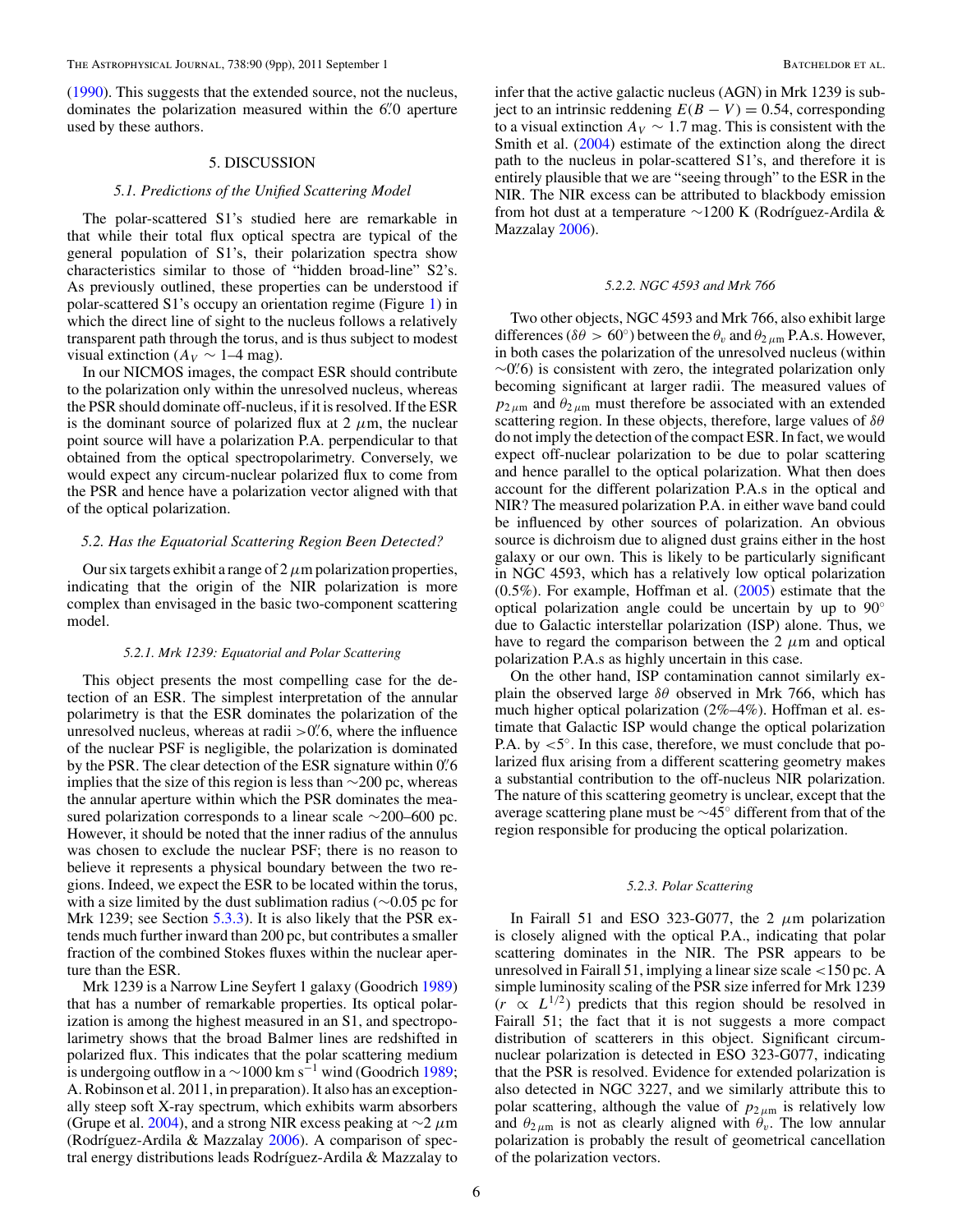#### <span id="page-7-0"></span>*5.3. The Complex 2μm Polarization Properties of Polar-scattered Seyfert 1's*

Despite having similar optical polarization spectra, our small sample of six objects exhibits three different kinds of behavior at  $2 \mu$ m. In this section, we discuss some possible causes of the complexity evident in our results.

#### *5.3.1. Spatial Resolution*

Within the unresolved nucleus it is possible that both the ESR and PSR contribute to the polarized flux at  $2 \mu$ m. The Stokes fluxes from these two sources will tend to cancel; if, for example, the polarizations are precisely orthogonal, the result will be a net polarization either parallel or perpendicular to the system axis, depending on which region produces the higher Stokes flux. The net polarized flux will be lower than would be the case if only one of the scattering regions contributes. In principle, this effect could account for the weak polarization in the unresolved nuclei of Mrk 766, NGC 4593, and NGC 3227. Similarly, in Fairall 51 and ESO 323-G077, the fact that the PSR appears to dominate the 2  $\mu$ m polarization does not necessarily imply that the ESR is not present in these objects, simply that it produces relatively smaller Stokes fluxes at 2 *μ*m.

If spatial resolution is a key factor in determining the observed polarization, we might expect the  $2 \mu m$  polarization properties to be related to the linear scale (listed in Table [1\)](#page-3-0). However, there is no evidence that this is the case, suggesting that the spatial resolution of the observations (and consequent mixing of orthogonal polarization states) is not the sole cause of the range of observed behavior. Indeed Mrk 1239, in which the two scattering regions are resolved, is the most distant object in our sample. In reality, the relative contributions of the ESR and PSR to the net polarization in the unresolved nucleus will be determined by multiple variables including the geometry and density of the scattering medium, the physical size of the PSR and, as we discuss below, the line-of-sight extinction.

#### *5.3.2. Extinction*

If the amount of dust extinction along the direct line of sight to the nucleus is the dominant effect in determining whether or not the polarization signature of the ESR is actually observed in a given object, we might expect a correlation between nuclear reddening and the observed 2 *μ*m polarization properties. Unfortunately, determining the nuclear reddening in AGNs is problematic (Grandi [1983\)](#page-9-0). The most accessible nebular diagnostic, the Balmer decrement, does not have a welldetermined intrinsic value for the physical conditions pertaining in the BLR. For example, cloud ensemble photoionization models computed by Korista & Goad [\(2004\)](#page-9-0) indicate H*α/*H*β* ratios in the range 3.7–4.9. On the other hand, recent empirical studies of the broad-line Balmer decrement in quasars indicate a mean value only slightly greater than the Case B recombination value (Dong et al. [2008\)](#page-9-0). Within our sample, there is a fairly wide range in the broad-line H*α/*H*β* ratio (3.5–6.1, Table [1\)](#page-3-0), but there is no correlation with *δθ*. Moreover, the uncertainties are such that there is no significant difference in H*α/*H*β* between Mrk 1239, the object which (based on our results) we would expect to be least affected by reddening, and either Fairall 51 or ESO 323-G077, the objects we would expect to be most affected. If extinction differences are indeed responsible for the observed range in polarization behavior, then these variations are masked by the uncertainties in the measurement of the Balmer decrements, or by variations in the intrinsic broad-line Balmer decrements.

#### *5.3.3. Scattering Geometry*

We must also consider the possibility that the effective scattering geometry for  $2 \mu m$  radiation differs from that seen by optical photons. In the two-component scattering model, the ESR is located within the torus, and has a flattened, annular structure co-axial with the accretion disk. In order to produce the characteristic features of the H $\alpha$  polarization, notably  $\theta(\lambda)$ variations across the line, it must also closely surround the H*α* emitting region of the disk (Smith et al. [2005\)](#page-9-0). The NIR emission from AGNs is believed to be dominated by thermal radiation from dust heated by the optical–UV continuum of the accretion disk, the 2  $\mu$ m continuum coming predominantly from the hottest dust near the inner edge of the torus. It is unclear if this dust is part of the torus itself, or whether it is a distinct component. Mor et al. [\(2009\)](#page-9-0) find that a hot blackbody component ( $T \sim 1400 \text{ K}$ ), in addition to a clumpy torus, is required to fit the IR spectral energy distributions of low-redshift quasars, with the blackbody component dominating at wavelengths  $\leq 4 \mu m$ . Similarly, hot dust components have been found in several Seyfert galaxies, including Mrk 1239 (as already noted), Mrk 766, and NGC 4593 (see Table [1](#page-3-0) in Riffel et al. [2009\)](#page-9-0).

Whether or not it is part of the torus, the emitting region must be relatively compact; the radius at which dust grains have an equilibrium temperature  $T \sim 1500 \text{ K}$  is  $r_d \sim 0.4 L_{45}^{0.5} \text{ pc}$ , where  $L_{45}$  is the bolometric luminosity in units of 10<sup>45</sup> erg s<sup>-1</sup> (Nenkova et al. [2008a;](#page-9-0) see also Barvainis [1987\)](#page-9-0). If we take values of  $\lambda L_{5100 \text{ Å}}$  measured from our spectropolarimetric data and assume the bolometric luminosity is  $\sim 9\lambda L_{5100 \text{ Å}}$ , then  $L_{45} \sim 0.03$ –0.15 and hence  $r_d \sim 80$ –180 ld.

The BLR lies within the torus but also scales in size approximately as  $L^{0.5}$  (Kaspi et al. [2005;](#page-9-0) Bentz et al. [2009a\)](#page-9-0). Using Bentz et al.'s calibration of the BLR radius–optical luminosity scaling relation, we find  $r_{BLR} \sim 10$  ld for our objects.

These calculations suggest, therefore, that the 2 *μ*m dustemitting region is typically a factor ∼10 larger than the BLR, and hence also the ESR, if the latter closely surrounds the BLR.<sup>10</sup> The ESR may therefore be much smaller than the hot dust NIR emission source and will intercept and scatter only a small fraction of the emitted flux. On the other hand, the PSR must extend beyond the torus and must be at least comparable in size with and probably much larger than the NIR-emitting inner region. Therefore, polarization of  $2 \mu$ m emission due to hot dust located in or near the inner region of the torus is likely to be dominated by *polar scattering* (Figure [5\(](#page-8-0)a)).

However, the outer regions of the accretion disk are also expected to emit NIR radiation. Recently, Kishimoto et al. [\(2008\)](#page-9-0) reported that, in several quasars, the NIR continuum in polarized light exhibits an  $f_\nu \propto \nu^{1/3}$  spectrum, consistent with the characteristic long wavelength spectrum of the accretion disk. It appears that in these objects, it is the accretion disk emission, not the torus dust emission that is polarized. As the quasars they studied do not exhibit broad-line polarization, Kishimoto et al. argue that the scattering region is located well outside the NIR-emitting region of the accretion disk but *within* the radius of the BLR. A simple blackbody accretion disk model indicates that the disk will be cool enough (∼1500 K) to emit at 2 *μ*m at a radius  $r_{2\mu\text{m}} \sim 7 \times 10^3 R_g (L/L_{\text{Edd}})^{1/3} (M_{\bullet}/10^7 M_{\odot})^{-1/3}$ , where  $L_{\text{Edd}}$  is the Eddington luminosity,  $R_g = 2GM_{\bullet}/c^2$ , and

<sup>&</sup>lt;sup>10</sup> Note, however, that in an NIR reverberation mapping study of four nearby Seyferts, including NGC 3227, Suganuma et al. [\(2006\)](#page-9-0) find that the NIR emission region is only a factor  $\sim$ 2 larger than the BLR.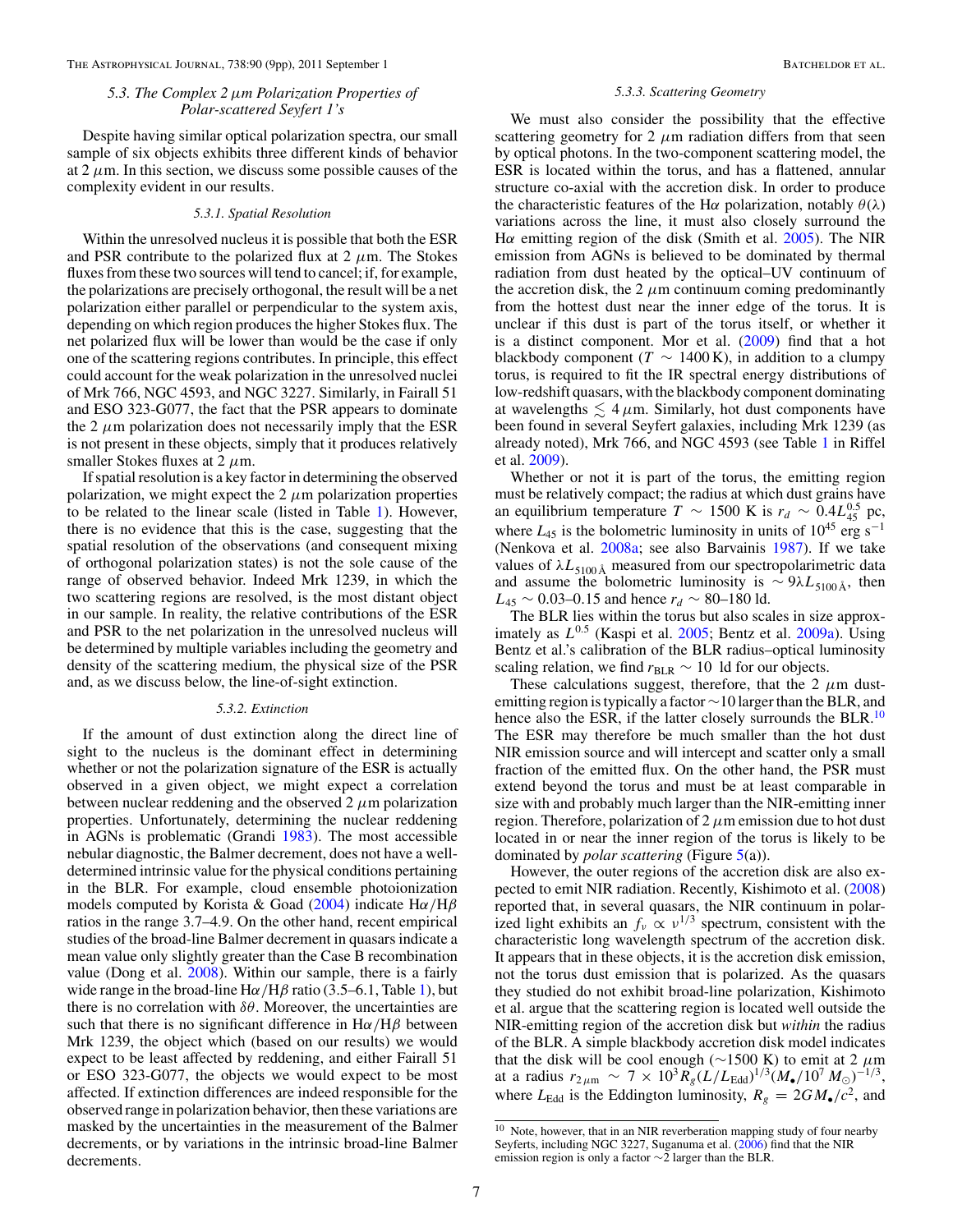<span id="page-8-0"></span>

Figure 5. (a) Polar scattering of NIR emissions from the inner edge of the torus. The solid line marks the light path. The solid line with double arrows shows the position angle of the polarization vector. In this case it is perpendicular to the principal axis due to polar scattering. Here, the ESR is a factor ∼5 smaller than the NIR-emitting region. (b) Equatorially scattered 2 μm emission from the outer edge of the accretion disk. In this case, the position angle of the polarization vector is aligned with the principal axis; hence equatorial scattering is detected.

we have assumed a radiative efficiency of 10%. For the lower luminosity Seyferts studied here, black hole masses estimated either by reverberation mapping (Peterson et al. [2004;](#page-9-0) Bentz et al. [2009b\)](#page-9-0) or by the virial method (e.g., Vestergaard & Peterson [2006;](#page-9-0) Greene & Ho [2005;](#page-9-0) see also Peterson et al. [2004\)](#page-9-0) lie in the range  $M_{\bullet} \sim 0.2{-}4 \times 10^7 M_{\odot}$ . Therefore, given that  $L/L_{\text{Edd}} \leq 1$ , the simple disk model suggests that the 2  $\mu$ m emission comes from radii  $\leq 10$  ld, a region comparable in size with Balmer line emitting BLR. In general, therefore, the NIR-emitting region of the disk lies close to but within the ESR and accordingly we expect that 2 *μ*m *accretion disk* emission should be mainly subject to equatorial scattering, producing polarization parallel to the disk axis (and hence perpendicular to the observed optical polarization, Figure  $5(b)$ ).

These arguments suggest that the observed  $2 \mu$ m polarization may in general depend on the relative importance of scattering of torus emission by the PSR, or scattering of accretion disk emission by the ESR. As our objects are, by selection, dominated by polar scattering in the optical, and as dust emission dominates the AGN continuum at wavelengths  $\geq 2 \mu$ m, it might be expected that polar scattering will dominate the  $2 \mu$ m polarization even if the direct line of sight to the ESR is essentially transparent. This appears to be the case in Fairall 51 and ESO 323-G077. On the other hand, the two scattering regions are apparently resolved in Mrk 1239. We can plausibly attribute the polarization of the unresolved nucleus to equatorial scattering of the accretion disk emission, whereas the polarization detected off-nucleus is due to polar scattering of the hot dust emission. Thus, while the latter component might dominate the total  $2 \mu$ m flux of the unresolved nucleus, it does not contribute to the polarization *in the nucleus*.

The inner walls of the torus itself may also scatter 2  $\mu$ m emission from the disk and*/*or hot dust components. Scattering of light from a central point source by the inner walls of an optically thick torus can produce polarization either parallel to or perpendicular to the axis, depending on the torus opening angle and inclination (Kartje [1995;](#page-9-0) Corbett et al. [2000;](#page-9-0) Goosmann & Gaskell  $2007$ ). As the dust sublimation radius is unresolved, this polarization would only contribute to the net polarization of the unresolved nucleus. However, such a contribution is unlikely to be significant. If the NIR emission is dominated by hot dust in or near the torus opening, i.e., approximately cospatial with the scattering region, there will be a wide range in scattering angles leading to cancellation of the Stokes fluxes and a low net polarization. On the other hand, the Monte Carlo simulations of Goosmann & Gaskell [\(2007\)](#page-9-0) indicate that the polarized flux produced by torus scattering of disk emission,

i.e., approximately a central point source, will be much smaller than the polarized fluxes produced by the PSR or ESR, for any plausible electron scattering optical depth.

#### *5.4. Wavelength Dependence of Polarization Degree*

A key property of the polar-scattered Seyferts is that the optical continuum polarization increases strongly to the blue. This trend continues into the NIR, in the sense that the 2  $\mu$ m polarization of the unresolved nucleus is significantly lower, in most objects, than that measured at ∼0*.*5 *μ*m. The exceptions are NGC 4593 and NGC 3227, both of which have relatively low optical polarization and comparably low polarization at 2 *μ*m. The wavelength dependence of  $p(\lambda)$  can be attributed, at optical wavelengths, to dilution by the reddened, direct AGN (accretion disk) continuum, with a contribution from unpolarized stellar emission (which is required to account for the local increases in *p* over the broad emission lines; Smith et al. [2004\)](#page-9-0). An old stellar population would also dilute the polarization at  $2 \mu$ m. However, it seems likely that the dominant effect in the unresolved nucleus is dilution by hot dust emission. As already noted in Section [5.3.3,](#page-7-0) blackbody components attributed to hot dust emission have been identified in several Seyfert galaxies, including Mrk 1239, Mrk 766, and NGC 4593. In the latter two cases, in particular, our aperture polarimetry reveals behavior consistent with the presence of a diluting component associated with the nucleus: the  $2 \mu m$  polarization increases significantly with radius, while the nucleus itself is weakly polarized at a level  $\leq 0.6\%$ , the upper limit for instrumental polarization.

We note in addition that the wavelength dependence of  $p(\lambda)$ also depends on the composition of the scattering medium. Dust scattering may well dominate in the PSR for which, if in the Rayleigh regime (grain sizes  $r \ll \lambda$ ), the scattering crosssection  $\alpha \lambda^{-4}$ . Unpolarized diluting sources (e.g., starlight, accretion disk and hot dust emission) will therefore have a much greater effect in the NIR than in the optical band.

#### 6. CONCLUSIONS

We have measured the nuclear polarization at 2.0  $\mu$ m in six "polar-scattered" S1 galaxies in an effort to confirm the presence of a compact ESR in these objects. This in turn would support the two-component scattering model for Seyfert galaxies. We find evidence for both equatorial and polar scattering in Mrk 1239, which exhibits the expected signatures of equatorial scattering in the unresolved nucleus, and polar scattering off-nucleus on linear scales of *>*100 pc. In this source, therefore, the compact